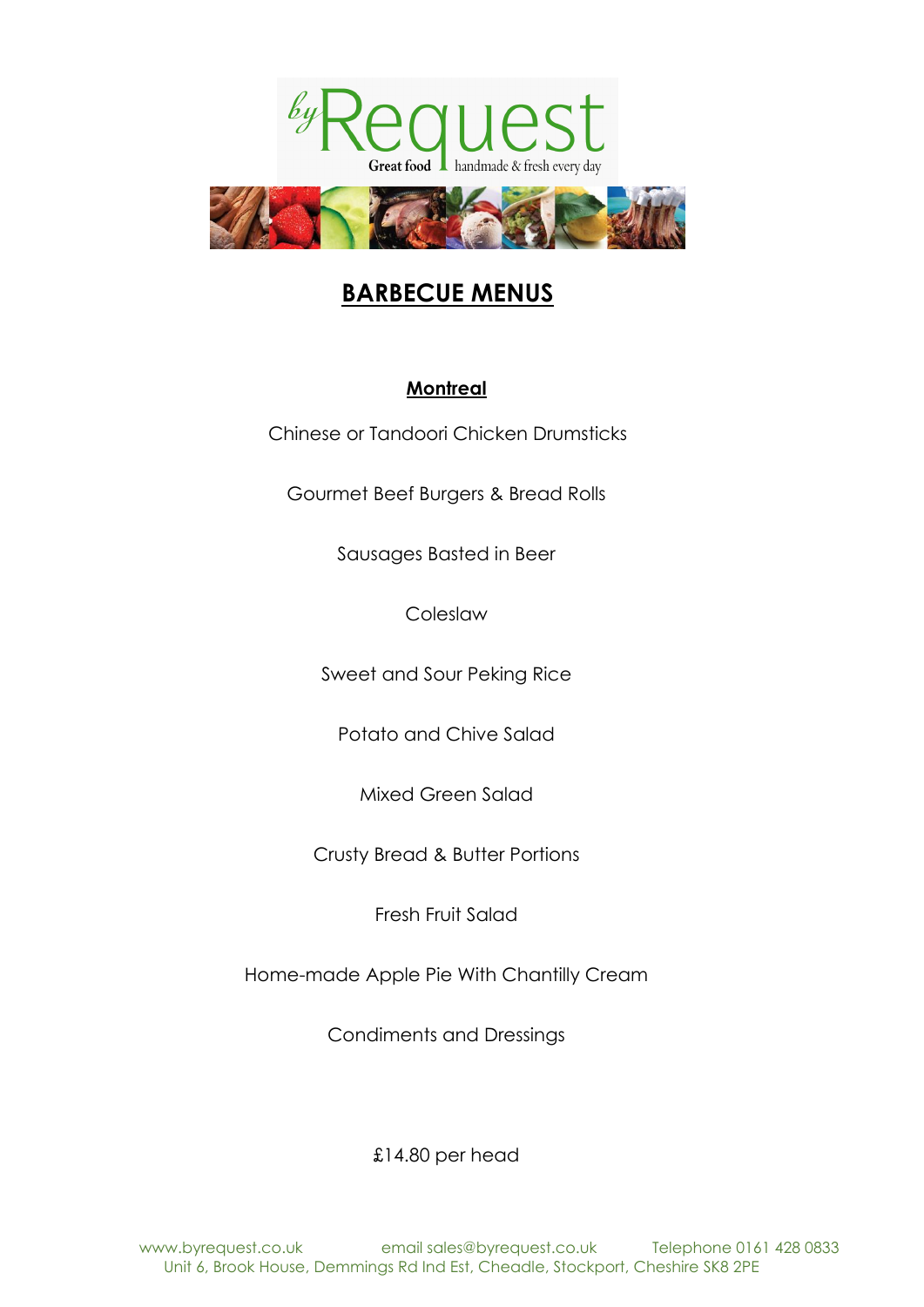### **Quebec**

Lamb, Pork and Vegetable Kebabs

1/4lb Burgers & Bread Rolls

Garlic Chicken Breast

Garden Fresh Crudité With Dips

Italian Pasta Salad

Caribbean Coleslaw

Rocket, Endive and Lambs Leaf Salad

Mexican Bean Salad

Jacket Potatoes With Butter & Cheese

Crusty Rolls

Lemon Meringue Pie

Traditional Three Layer Black Forest

Condiments and Dressings

£17.95 per head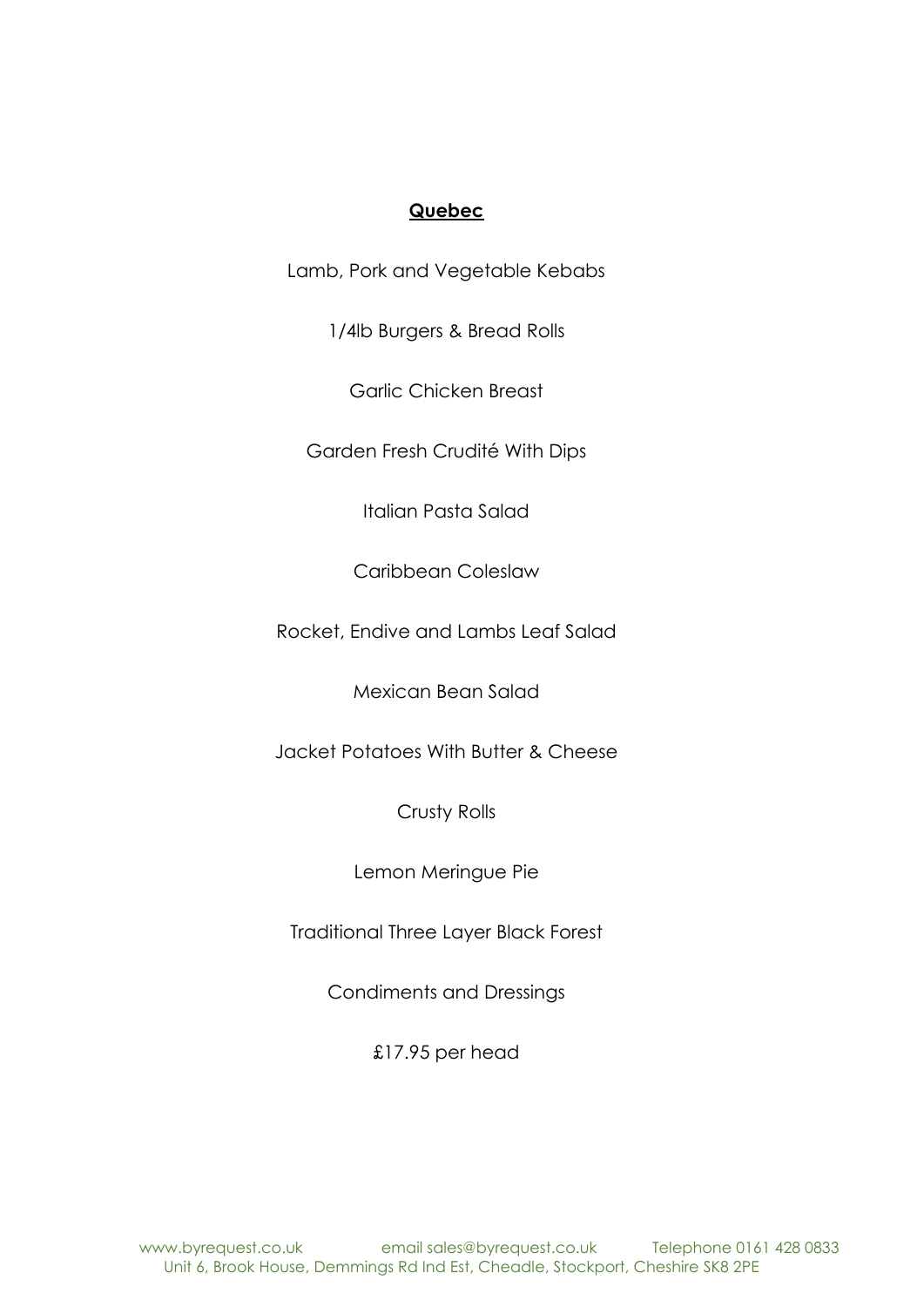### **Vancouver**

Sirloin Steaks Marinated in Guinness

Cantonese Peppered Pork Loin

French Trimmed Lamb Cutlets in Red Wine

Local Cumberland Sausage

Satay and Cajun Chicken Skewers

Bombay Rice Salad

Apple Waldorf Salad

Three Bean Salad

Mediterranean Roast Vegetables

Summer Dressed Leaves

Baby Corn on the Cobs

Garlic Bread And Buttered French Bread

Jacket Potatoes With Butter and Cheese

Exotic Fresh Fruit Salad Laced With Cointreau

Deep Chocolate Fudge Cake

Home-made Red Cherry Cheesecake

Condiments and Dressings

£23.90 per head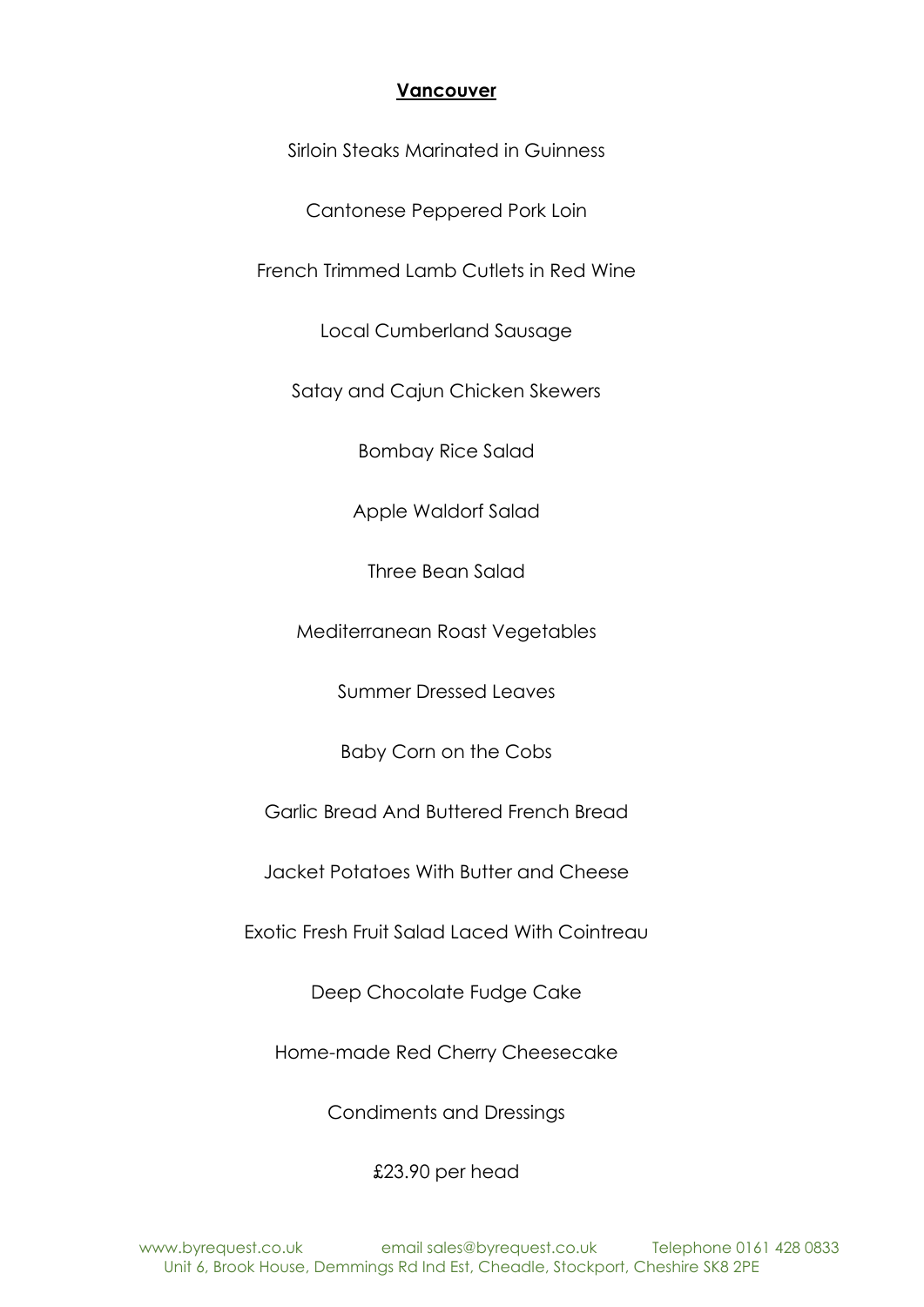# **Suckling Pig Roast**

Roasted Suckling Pig

Spicy Spare Ribs

Seared Beef Steak

Garlic Chicken Thighs

Pesto Roast Vegetables

Melon, Prawn & Cucumber Salad

Mediterranean Cous Cous, Summer Leaf Salad

Florida Salad, Greek Salad

Garden Fresh Crudité, Nachos with Dips

Bread Rolls, Butter Portions, Assorted Condiments Garlic Cheese Bread,

Summer Lemon Tart

Traditional English Trifle

Chocolate & Red Cherry Roulade

Eaton Mess

### £32.45 per head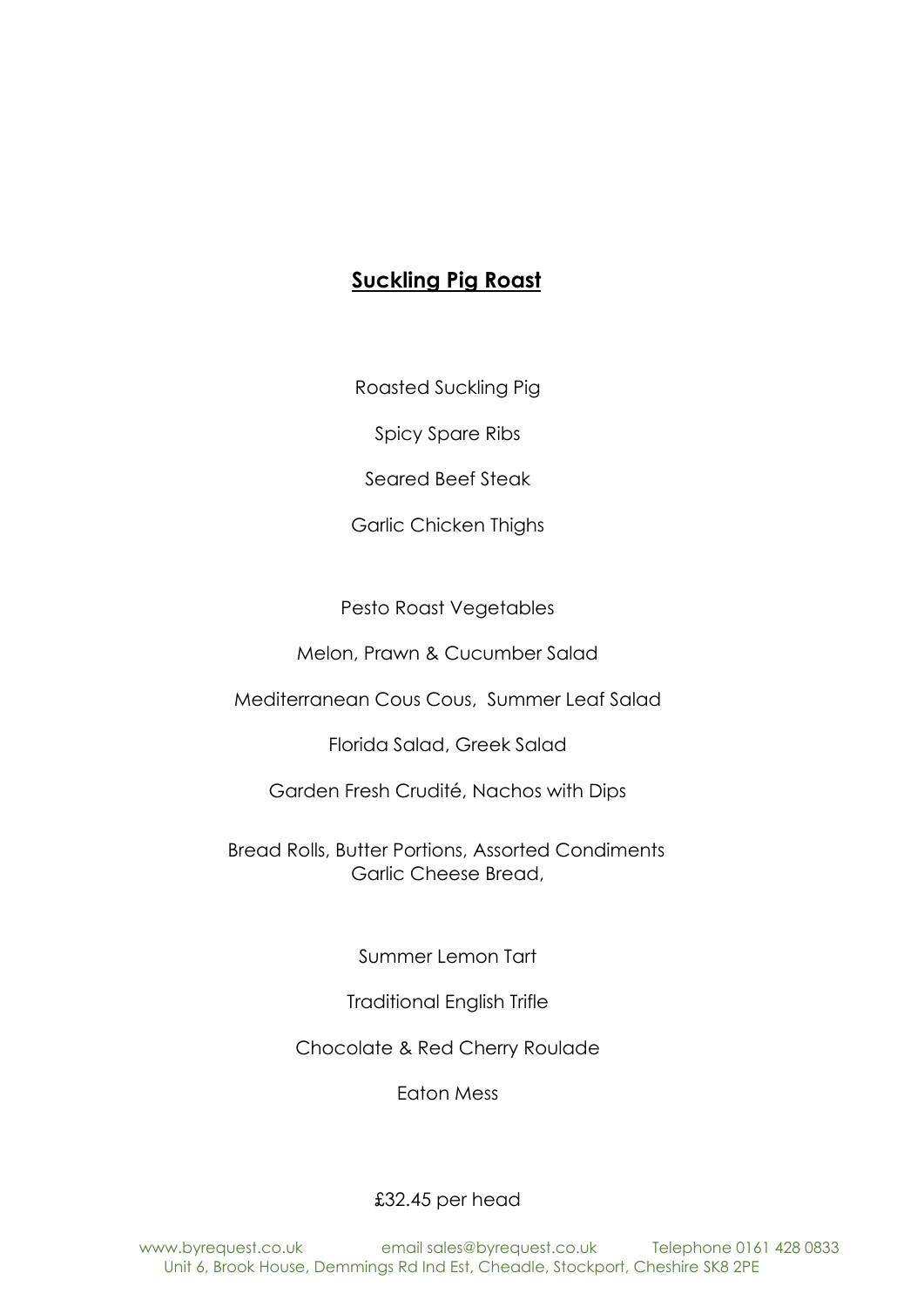## **Calgary**

Whole Fillets of Beef (carved)

Foiled Fruits of the Sea

Lamb Steaks With Rosemary

Pork Pita Pouches

Garlic Vegetable Skewers

Jacket Potatoes Served With Toppings

BBQ Spare Ribs

Chicken Souvlaki Kebabs

Beansprout Salad, Mexican Mixed Beans

Crunchy Green Salad With Blue Cheese Dressing

Garlic Mushrooms, Tomato and Pasta Salad

Grilled Herb Corn On The Cob,

Hot Garlic Bread, Focaccia And French Sticks

Fresh Pineapple Pavlova

Raspberry Brulees

Individual Strawberry Flans

£35.35 per head